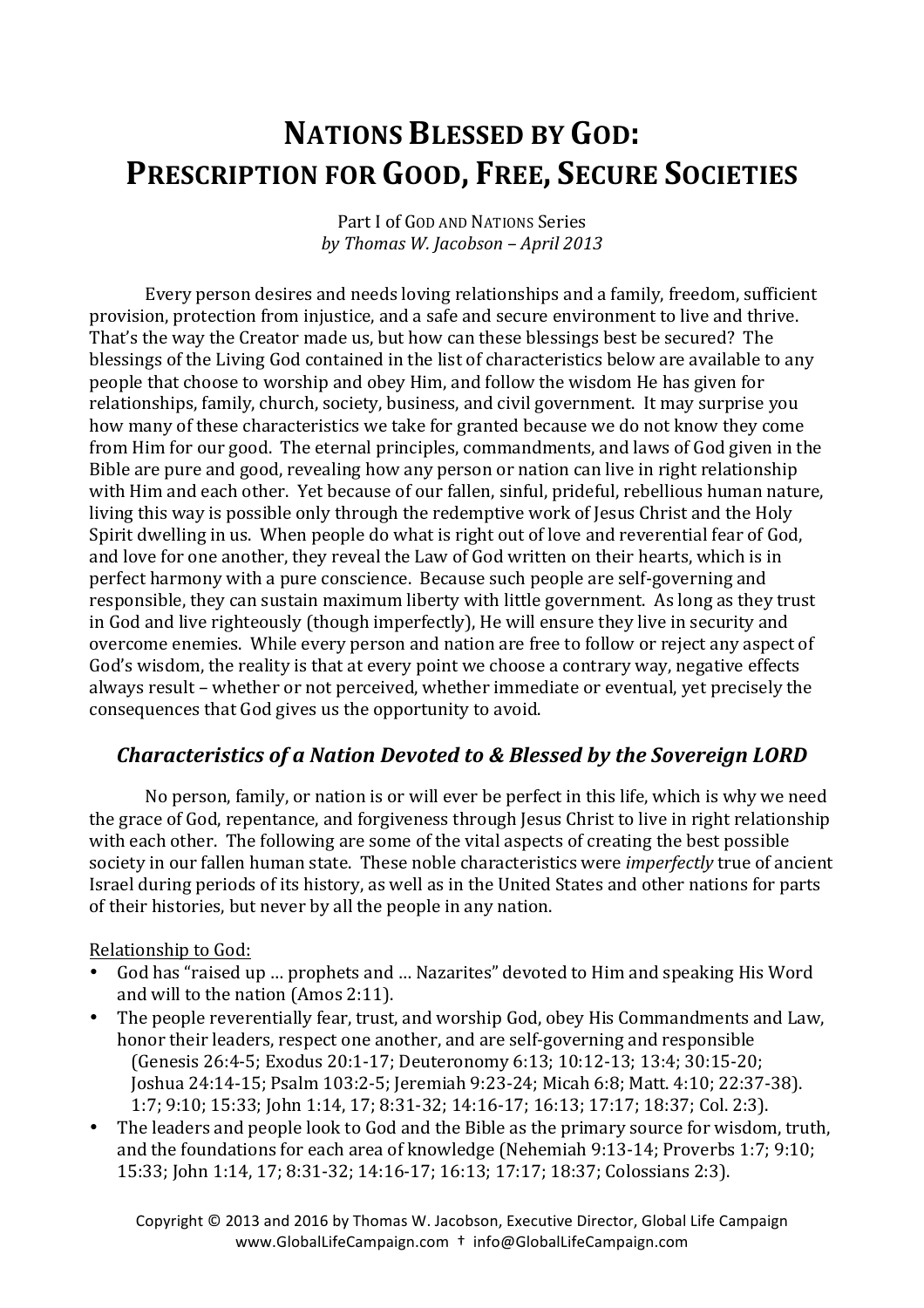• The knowledge of God and His wonderful acts are passed successively from one generation to the next (Deuteronomy 4:9; 6:20-25; Psalm 22:30-31; 145:4-13).

### Liberty, Religious Liberty, Freedom of Speech, other Inherent Human Rights:

- Liberty was given by the Creator to all mankind, but this gift was given to provide every person with the opportunity to know Him and live in right relationship to Him and one another; it comes with accountability to Him; it was not given as an absolute freedom to do whatever we want, even though we are free to abuse the gift (Genesis 1:26, 28; 2:7-8, 15-17; 3:1-19, 22-24; Leviticus 25:10; Psalm 119:45; Isaiah 58:6; 61:1; Jeremiah 34:12-17; Romans 13:10; II Corinthians 3:17; Galatians 5:13-14; I Peter 2:16).
- Religious liberty, and freedom of conscience and belief, are respected and protected; places of worship are held sacred, free of government interference, taxation, or control (John 8:31-32; I Corinthians 8:9; II Corinthians 3:17; Galatians 5:1).
- Freedom of speech (Biblically, every person is free to say anything as long as they do not curse, lie or bear false witness, slander, or otherwise harm another person).
- Other inherent human rights are protected by law, including: the sanctity of human life; the freedom and right to marry, and bear or adopt children; the sanctity of each individual family unit; the responsibility to work and provide for one's self and family; the right to own private property; freedom of movement and travel; etc.

## The Church:

- The Christian Church and Jewish Temple, their leaders and members, are a tremendous influence for righteousness, truth, grace, and good (Psalm  $15$ ;  $33:4-5$ ;  $45:4$ ; Isaiah  $9:7$ ; Matthew 5:2-16; John 1:14, 17; II Corinthians 5:21; I Timothy 3:15; II Timothy 2:15).
- Church leaders and pastors are shepherding over their people well (Matthew 20:25-28; John 13:5-17; I Timothy 3:1-7; 5:17; I Peter 5:1-4).
- Families, towns, cities, and the nation keep the Sabbath or LORD's Day holy by closing all businesses, schools, and government offices on that day, except for critical and security services, even though unbelievers may not (Genesis 2:2; Exodus 20:8-11; Nehemiah 13:15-22; Isaiah 58:13-14; Matthew 13:10-17; 14:1-6).

People, Women, Posterity, Foreigners:

- Women are respected and honored as created in the image of God, with equal standing before Him, with some responsibilities identical to men, a few distinct capacities and roles that differ from men, and a few roles they were not given (Genesis  $1:26-28$ ; 5:2; Matt. 12:48-50; 19:9; 26:6-13; 27:55-56, 61; 28:1-10; John 4:7-30; 8:1-11; Galatians 3:26-29; Gen. 2:18; 3:20; 4:1; 14:14; Numbers 1:2-17, 20-21, etc.; 3:1-3; Joshua 1:14).
- Posterity preparation for and careful consideration of the impact of every decision, action, or policy on future generations – are of foremost concern of parents and leaders (Genesis 18:19; Deuteronomy 1:8; 4:9-10; 11:20; Psalm 22:30-31; 102:18, 28).
- The people care for, forgive, and extend grace to one another (Exodus 22:21; 23:9; Matthew 5:3-9, 43-48; 7:12; 18:21-35; 22:39; Luke 6:27-38; 23:34; Romans 13:8).
- The people "speak the truth to one another" (Zechariah 8:16; Ephesians 4:25).
- The people do not "devise evil" against each other or commit perjury; those who do are corrected or punished (Zechariah 7:9-10; 8:17; Romans 13:3-4).
- They honor strangers and are a blessing to the people of other nations (Genesis 12:2-3; 22:18; 26:4; 28:14; Exodus 22:21; 23:9; Zechariah 8:13; Acts 3:25; Galatians 3:8).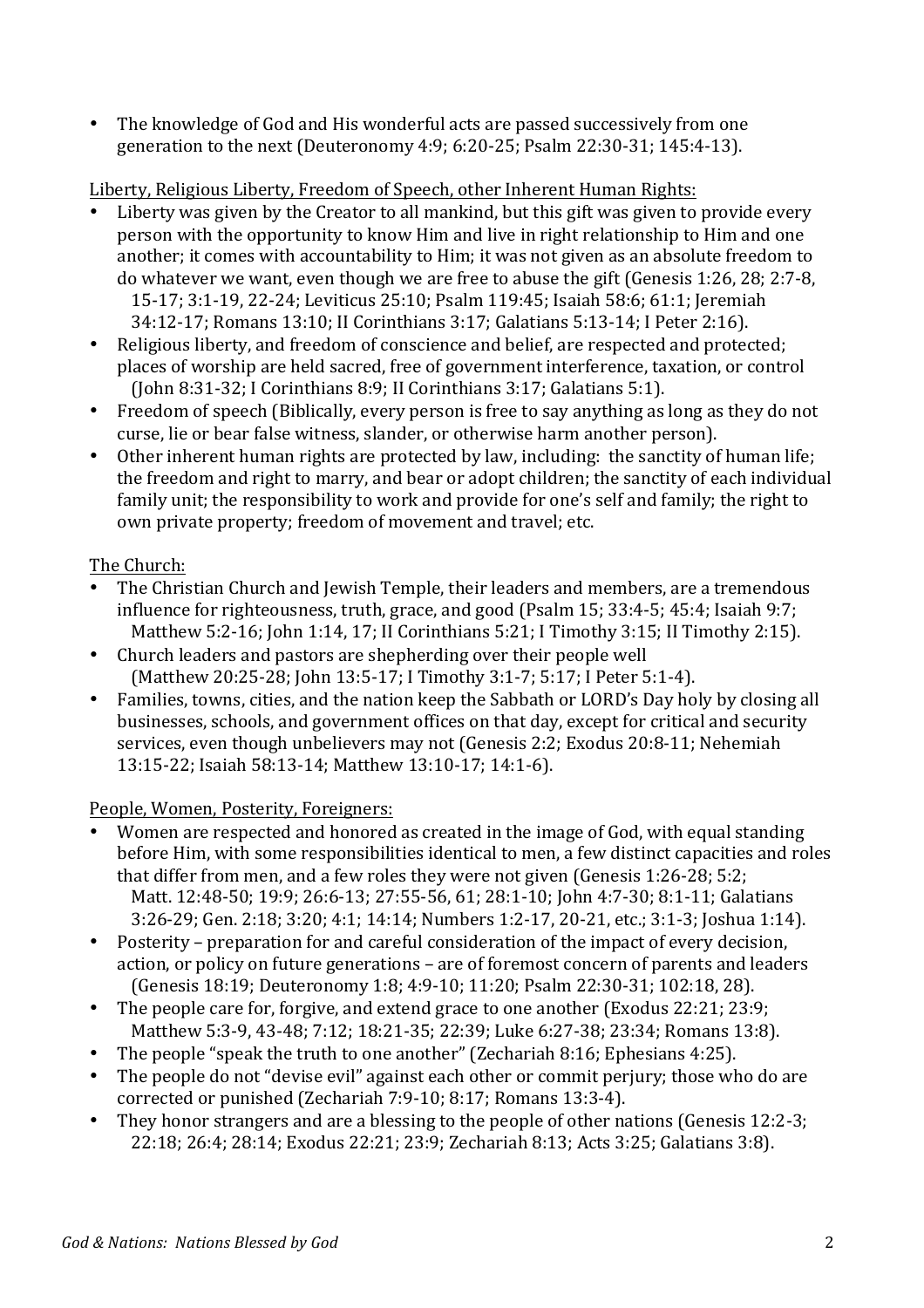Human Life, Male & Female, Sexuality, Marriage, Children, Family, Education:

- From conception or fertilization to natural death, every human life is recognized as created by God, in His image, protected as a precious gift, with each individual having inestimable worth (Genesis 1:26-27; 5:1-2; Job 10:10-12; 31:15; 33:4; Psalm 139:13-16; Ecclesiastes  $11:5$ ; Isaiah  $49:1$ ,  $5$ ; Jeremiah  $1:5$ ; Luke  $1:5 - 2:38$ ).
- Human life is protected in law by prohibiting abortion and infanticide (Exodus 20:13; Leviticus 18:21; 20:1-5; Deuteronomy 18:10; 12:31).
- Mankind is affirmed as created by God as male or female, with identical and distinct aspects of His image within them; any gender confusion is a result emotional wounds, deception or sin, and can be healed through the grace and truth in Jesus Christ (Genesis 1:27; Matthew 19:4; I Corinthians 6:9-11).
- Human sexual relations are sanctioned and protected only within the covenant of marriage; immorality, adultery, rape, and incest are prohibited as sinful (Genesis  $4:1$ ; Matthew 1:24-25; Luke 1:5-7, 13, 23-24, 57; I Corinthians 7:1-9; Genesis 25:19-21; 34:1-7, 25-26, 31; II Samuel 11:1-5, 26-27; 12:1-18; 13:1-19; I Thessalonians 4:3-8).
- Marriage as designed by the Creator is highly valued, as a lifetime covenant between a man and a woman; adultery and divorce are rare (Genesis 2:18-25; Exodus 20:14, 17; Matthew 19:3-9; Romans 7:1-3; I Corinthians 7:10-15, 39; Ephesians 5:31, 33).
- Husbands love and cherish their wives, and faithfully fulfill their duties to lead, provide for, and protect them and their and children (Genesis 2:7, 18, 21-24; 12:1-5; 35:1-4;
- Ex. 1:1; 6:14, 25; Num. 1:2; II Samuel 2:2-3; Eph. 5:22-29; Col. 3:18-19; I Peter 3:1-14). • Wives honor and respect their husbands, and manage their households well (above).
- Children are viewed as blessings from God, and are cherished and protected (Genesis 4:1-2; 26:1-3; I Samuel 1:11-20; Matthew 18:1-6; 19:13-15).
- The God-given authority of parents over their children is honored and respected (but not for those who abuse and severely neglect their children). Parents diligently teach their children the ways of God, and the foundations for Truth in the Bible for every area of knowledge. Parents' authority to teach or oversee the education of their children is honored by society and government (Genesis 18:19; Deuteronomy 4:9-10; 6:4-9; 11:18-20; Proverbs 1:8; 6:20; 22:6; 23:22; Ephesians 6:1-4; Colossians 3:20-21).
- Pedophilia, Homosexuality, Lesbianism, Bestiality, and all other sexually deviant behaviors are prohibited by law; while every individual is respected as created in the image of God and compassion is extended, such behaviors are recognized and abhorred as immoral, and not respected, encouraged, or sanctioned in any way.

Civil Government, Justice, Separation of Powers, Taxes:

- The civil government does not interfere with the church or clergy, or restrict the freedom of religion, except in its role of prosecuting criminal wrongs.
- Civil government power is separated into three branches: legislative, executive, and judicial. This is because of the fallen, sinful nature of man, who is easily corrupted by power. God alone is totally righteous and able to hold all powers (Isaiah 33:22).
- Citizens choose, or officials appoint, their rulers, officers, and judges wisely (Exodus 18:21; Leviticus 19:15; Deuteronomy 1:13-17; 16:18-20; II Chronicles 19:5-11).
- Courageous and righteous leaders fear, trust, and worship God, have integrity, do what is right, demonstrate God's Law written on their hearts, make laws and policies consistent with the 10 Commandments and Laws of God [the only fixed standard], and honor God publicly (e.g., Moses, Joshua, David, Solomon; George Washington, John Adams, James Madison, John Quincy Adams, Abraham Lincoln).